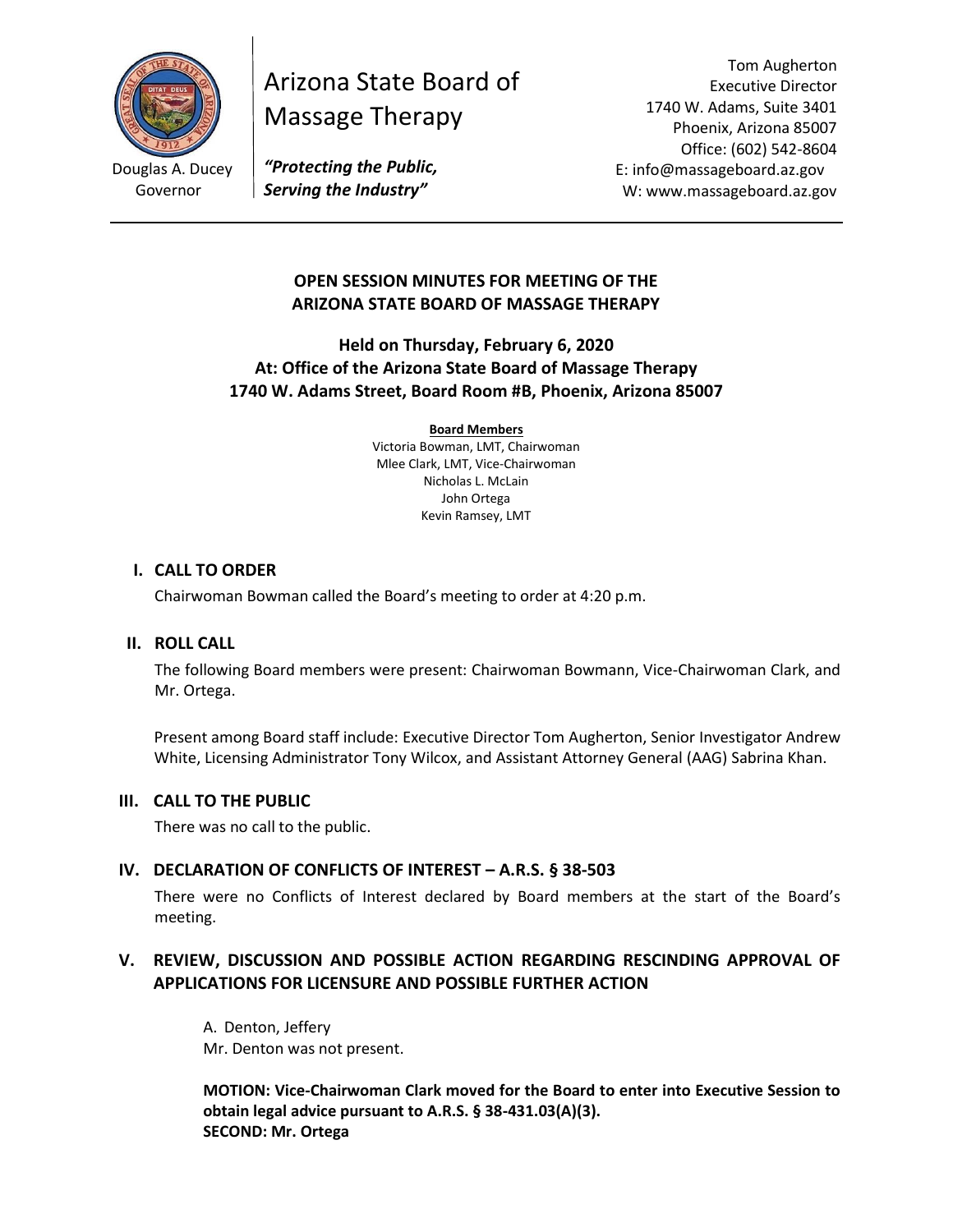**VOTE: The following Board members voted in favor of the motion: Chairwoman Bowmann, Vice-Chairwoman Clark, and Mr. Ortega. VOTE: 3-yay, 0-nay, 0-abstain, 0-recuse, 0-absent. MOTION PASSED.**

The Board entered into Executive Session at 4:30 p.m. The Board returned to Open Session at 4:33 p.m. No legal action was taken by the Board during Executive Session.

**MOTION: Chairwoman Bowmann moved for the Board to rescind the license based on a Class 2 Felony and a Class 3 Felony A.R.S 32-4222(7) SECOND: Ms. Clark VOTE: The following Board members voted in favor of the motion: Chairwoman Bowmann, Vice-Chairwoman Clark, and Mr. Ortega. VOTE: 3-yay, 0-nay, 0-abstain, 0-recuse, 0-absent. MOTION PASSED.**

**MOTION: Chairwoman Bowmann moved for the Board to deny the application because it fails to meets the qualifications for getting a license, based on a Class 2 Felony and a Class 3 Felony that occurred within 5 years of application.**

**SECOND: Ms. Clark** 

**VOTE: The following Board members voted in favor of the motion: Chairwoman Bowmann, Vice-Chairwoman Clark, and Mr. Ortega.**

**VOTE: 3-yay, 0-nay, 0-abstain, 0-recuse, 0-absent. MOTION PASSED.**

Gasca, Olga Ms. Gasca was not present.

**MOTION: Vice-Chairwoman Clark moved for the Board to enter into Executive Session to obtain legal advice pursuant to A.R.S. § 38-431.03(A)(3). SECOND: Mr. Ortega VOTE: The following Board members voted in favor of the motion: Chairwoman Bowmann, Vice-Chairwoman Clark, and Mr. Ortega. VOTE: 3-yay, 0-nay, 0-abstain, 0-recuse, 0-absent. MOTION PASSED.**

The Board entered into Executive Session at 4:39 p.m. The Board returned to Open Session at 4:41 p.m. No legal action was taken by the Board during Executive Session.

**MOTION: Chairwoman Bowmann moved for the Board to rescind the license based on a Class C Federal Felony and a Class 2 Felony A.R.S 32-4222(7)(a) SECOND: Mr. Ortega VOTE: The following Board members voted in favor of the motion: Chairwoman Bowmann, Vice-Chairwoman Clark, and Mr. Ortega. VOTE: 3-yay, 0-nay, 0-abstain, 0-recuse, 0-absent. MOTION PASSED.**